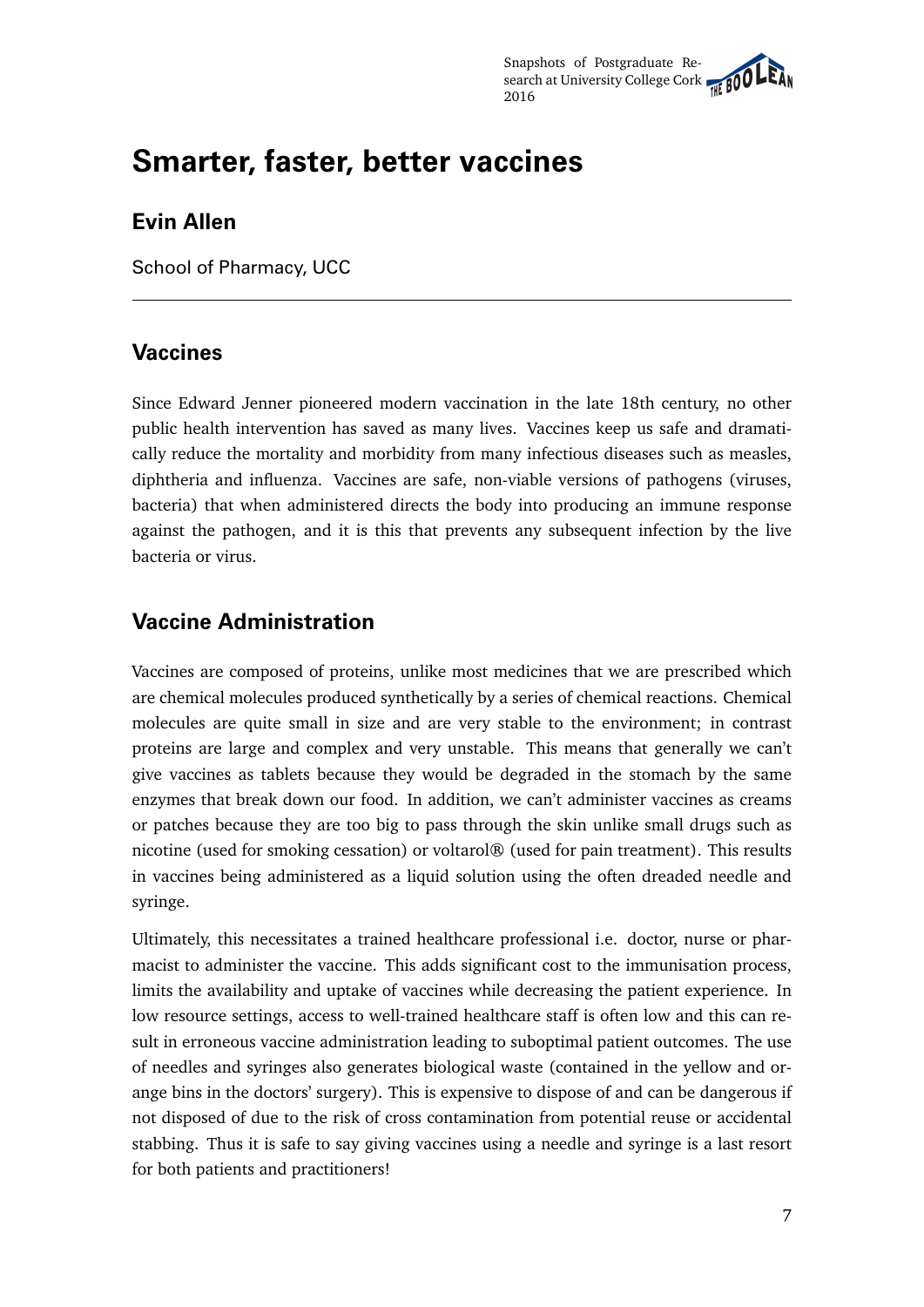### **Vaccine Distribution**

The poor stability of vaccines when exposed to extremes of temperature and humidity constrains how we ship and store vaccines. Unlike most tablets and creams, liquid vaccines need to be refrigerated at all points between manufacture and administration. This obligates the use of costly, complex refrigerated distribution and storage systems. It is estimated that this accounts for up to 80% of the cost of immunisation programmes. In remote, low-income areas the infrastructure to maintain this constant refrigerated environment or "cold-chain" is sadly lacking or not fit for purpose. This results in 25-50% of vaccines manufactured annually being wasted due to a break down in the cold chain. This has prompted significant research into developing heat-stable vaccines and is part of the UN Millennium Development Goals and the Bill and Melinda Gates Foundation programme aims.

### **Microneedle Vaccine Patches**

Any solution to the issue of ineffective vaccine delivery should circumvent the distribution and administration barriers outlined; basically vaccines should be easy to use and should be distributable at ambient temperatures. An innovative solution, under development in the UCC School of Pharmacy in collaboration with the Tyndall National Institute, is the use of microscopic projections or microneedles on a flat patch to deliver vaccines through the skin. The difference between our vaccine patch and conventional flat patches are the ultra-sharp yet ultra-small microneedles on the patch surface. Upon application to the skin, these microneedles pierce the tough outer layer of the skin allowing the delivery of the large vaccine molecules deep within the skin. Innovatively, the vaccine itself is contained within the needle structure and dissolves into the skin once the patch is applied. In contrast to a flat patch and similar to a needle, this technology does not rely on skin permeation rather skin penetration ensuring that vaccines are delivered to the body.



Figure 1: A, 1B: a) An indiviudal microneedle 0.5cm in height. b) Typical microneedle vaccine patch 1cm<sup>2</sup> in size. Source: Author.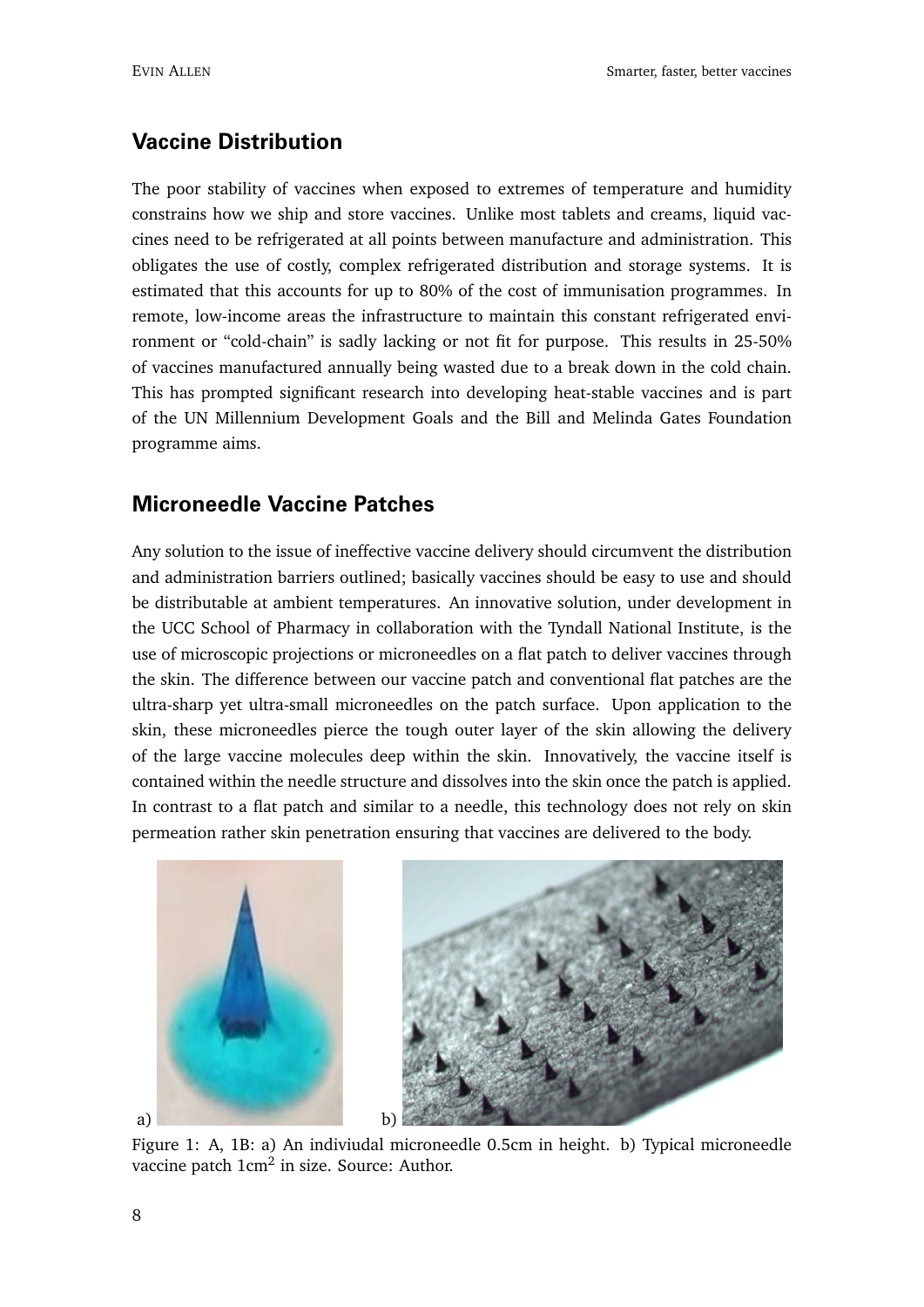Source: AuthorMicroneedles are usually half a centimetre or less in height (figure 1) and do not penetrate deep enough within the skin to activate our pain receptors or damage blood vessels within the skin. This minimally invasive method of vaccine delivery avoids the pain often associated with traditional vaccination. Microneedle mediated vaccine delivery also removes patients fears of needles that may be preventing them getting vaccinated. Due to their simple design, microneedles patches can be self-administered by patients and overcomes the need for trained professionals. Microneedles are a solid dosage form and therefore should demonstrate enhanced heat stability compared to liquid solutions. This assumption is based on the fact that protein solutions such as milk rapidly go off if not refrigerated but can be stored for much longer periods of time if dried to a solid form such a milk powder.

### **Influenza Vaccine Microneedle Patch**

My research focuses on the development of an influenza vaccine microneedle patch to allow for immunisation against seasonal 'flu. The hypothesis was that we could successfully reformulate a licensed commercial seasonal flu vaccine into a microneedle vaccine patch that would be amenable to self-administration and ambient shipping conditions.

#### **Vaccine reformulation**

So it's easy to take a liquid vaccine and make it into a microneedle patch, right? Not really, making medicines that are safe, stable and efficacious is an extremely challenging area known as formulation science. Some substances dislike water; others dislike acidic or basic solutions and require a certain a pH to work whereas some can interact with inert materials within the "formulation" causing them to lose their function. Every medicine that we take is a complex recipe that contain various different ingredients, some are added for flavour (for example, in children's medicines), some to preserve the medicine, some to stabilise the drug or vaccine that we are delivering. In addition, all the materials that we use in our formulation need to be certified as safe. Thus as formulation scientists we are like chefs with a very small number of ingredients expected to make the same high quality dish without losing any of the taste. The first part of my project was to develop a "secret sauce" that would be compatible with and stabilise the vaccine but would form needles that would be strong enough to pierce the skin.

This series of limitations lead me to develop a formulation based on the sugar trehalose. Trehalose is a naturally occurring safe, sugar substance, very similar to glucose (the main ingredient in the drink Lucozade), which is used by many plants and insects to survive. When these plants or animals are dehydrated, trehalose takes the place of the water molecules that have been lost and secure the physical integrity of the animal or plant. Upon rehydration, trehalose is replaced by water allowing for normal biological function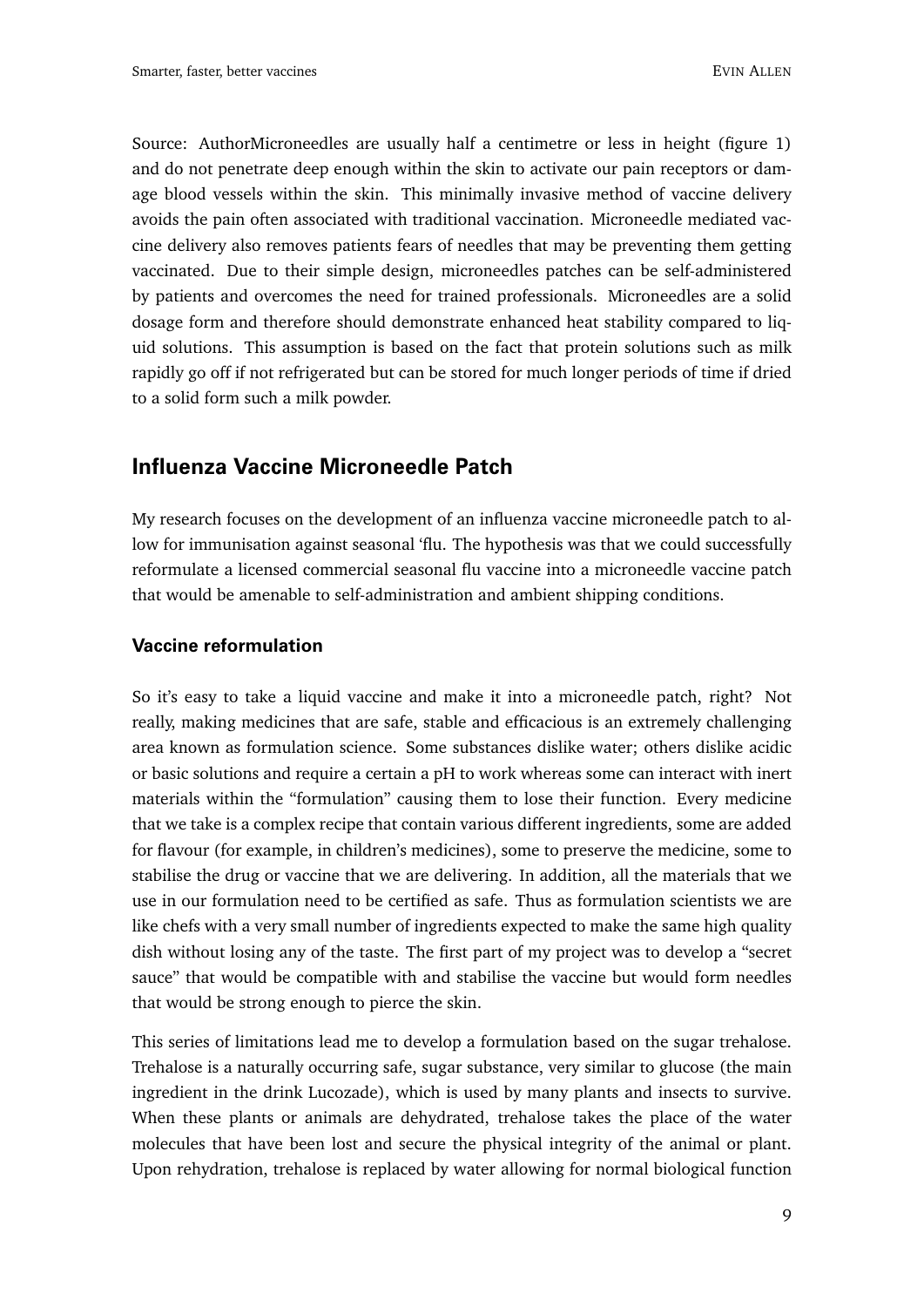to resume. Similarly, when we dry vaccine solutions, trehalose takes the place of water ensuring that the vaccine proteins aren't destroyed.

As vaccines are quite sensitive to heat and other physical stresses, we have to use low temperatures and gentle processes to manufacture microneedle patches. To make a bun you add your mixture to the baking tray where it takes the shape of the tray forming a lovely bun. In our kitchen we use a specialised baking tray or mold, designed and fabricated by engineers in Tyndall using a state of the art, high precision patented process. These molds produce ultra-sharp microneedles which are able to penetrate skin easier than other microneedle designs because the application pressure is focussed on a very small area (like a nail or a stiletto). I borrow a technique from cooking whereby a modified pressure cooker is used to dry the vaccine after is dispensed to the mold, so that we can dry the vaccine at room temperature rather than at high temperature. Having tested the integrity of the vaccine pre and post fabrication I found that this process had no effect on the vaccine. This is a vital step in proving to regulators that microneedles are a safe and effective alternative to liquid vaccines.

#### **Do Microneedles work?**

Do microneedles work? This is a fundamental question that has kept me up all night thinking about science over the last three years. Do microneedles penetrate the tough skin that protects us from external insults? Is skin the right place to delivery vaccines to, considering we normally inject vaccine into the muscle? To answer these questions, I've performed an extensive number of tests in mice and pigs as well as lab based tests. We use animal tests to provide information that *in vitro* tests will never supply, mice are chosen as they are easy to handle and have a long track record of use in early stage vaccine research.

Initially I tested the effectiveness of microneedle vaccines in mice by administering equal amounts of vaccines using our vaccine patch and by the traditional needle and syringe. The results were staggering, it was observed that a much higher response was observed in mice immunised using the vaccine patch. Subsequently, mice were immunised intramuscularly with needle and syringe with higher doses of vaccine and it was found that eight times the dose administered via our patch system was required to get equal responses. I also examined different formulations to determine the best secret sauce, by adding various plastic polymers and sugars such as polyvinyl alcohol, sucrose (i.e. table sugar) etc. to the formulation and found that polymers while making microneedles mechanically stronger delay how quickly vaccines are dissolved. From a patient perspective this is really undesirable as we want vaccines to be delivered quickly as this will mean patients wearing patches for shorter times. This minimises the risk of poor outcomes from patches falling off or being removed too quickly, as nobody likes wearing patches or plasters for a period of time.

These results demonstrate the enormous potential that microneedle vaccines have as well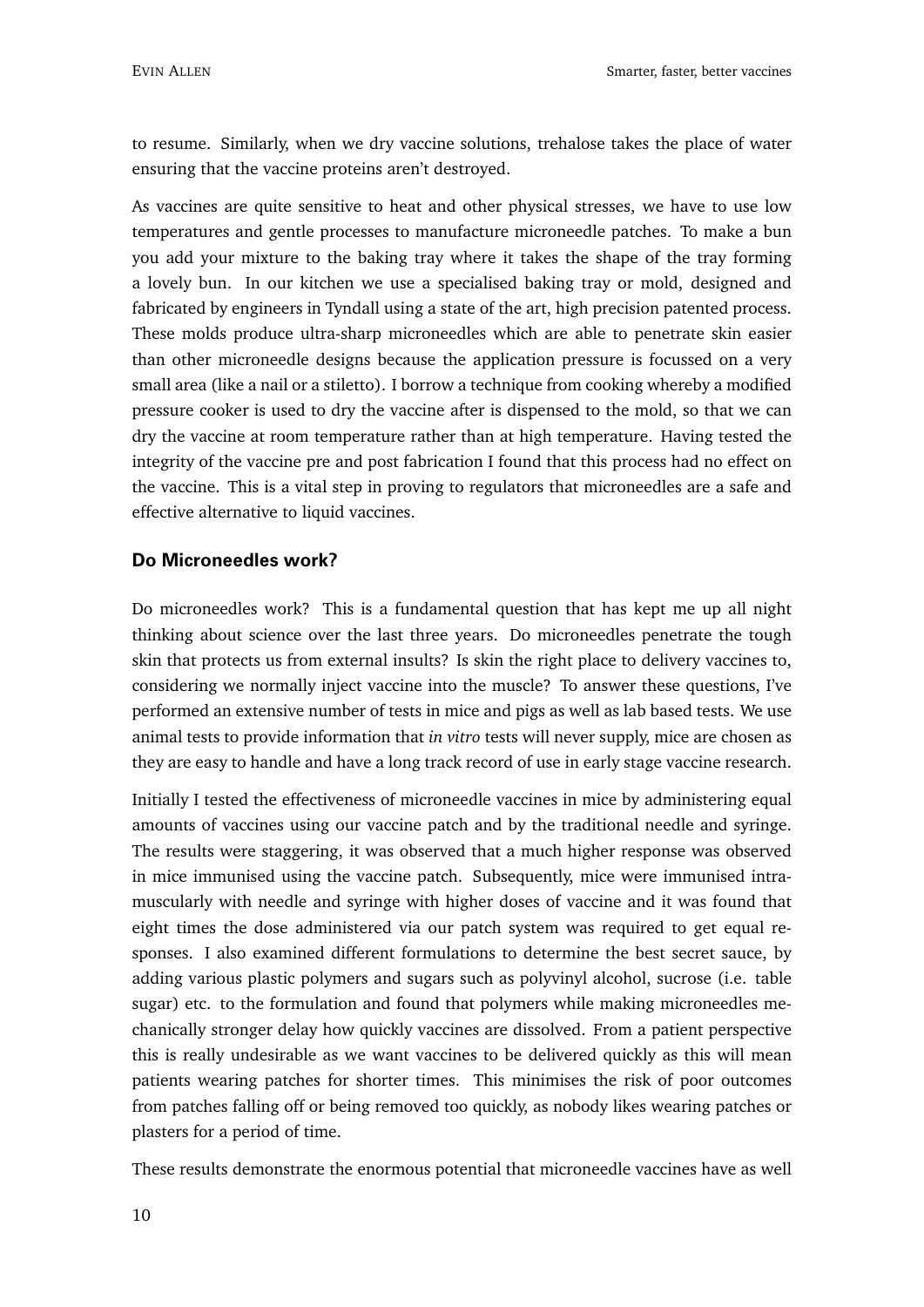as the attractiveness of skin for vaccine delivery. Skin is the largest organ of the body and has a rich immune system of its own. It is this high quality immune system that drives the enhanced vaccine response we see compared to intramuscular needle based delivery. In practice, we only rarely observe the use of vaccine delivery to the skin (intradermally) for the BCG (Tuberculosis) vaccine, due to the extremely challenging aspect of delivering vaccines intradermally.

#### **Microneedle vaccines: Universal vaccines**

Every year, the circulating flu viruses changes slightly (a phenomenon known as drift) and in rare cases they dramatically change (shift), this dramatic change often results in an influenza pandemic like the swine flu outbreak. This constant viral evolution necessitates the development of a new vaccine every year. Wouldn't it be great if we had a universal flu vaccine that would protect against all strains of flu? Scientists have been intensely working on this Holy Grail for years with little success. In collaboration with a virology group based in the UK, we studied the responses induced by microneedle vaccination against a diverse group of flu strains. Intriguingly, we found that the responses in mice using vaccine patches neutralised vastly different influenza viruses unrelated to the strain within the vaccine. This is a very novel and promising finding and suggests that delivering vaccines via an alternative route such as the skin results in a much broader, better response.

#### **Vaccine Stability**

The major driver for a change in how we deliver vaccines is the need for thermostabilisation. I studied the stability of vaccines at accelerated storage conditions i.e. 40°C and 75% relative humidity. Vaccines formulated in our microneedle patch system were found to be very stable and did not lose any activity over a 12 month period; in contrast liquid vaccine began to degrade after 10 days. As microneedles rely on their unique design to be effective *in vivo*, we also examined the immune response when microneedles on stability study were used to immunise mice. Excitingly, no decrease in immune response was observed compared to patches that had not been exposed to these extremes of conditions.

### **What does all this mean?**

As a PhD student, one becomes very philosophical over time and begins to ask profound questions such as what does all this mean? Does it mean anything? Have I added anything to existing knowledge? Thankfully these results do mean something in this field. The fact that we get equivalent responses with lower vaccine doses when using a microneedle patch means that we can immunise greater numbers of people with the same amount of starting material. By generating a broad immune response, we have a vaccine that could protect against viruses different to that contained in the vaccine itself. We also have developed a vaccine delivery system that harnesses the rich and underexploited immune system within